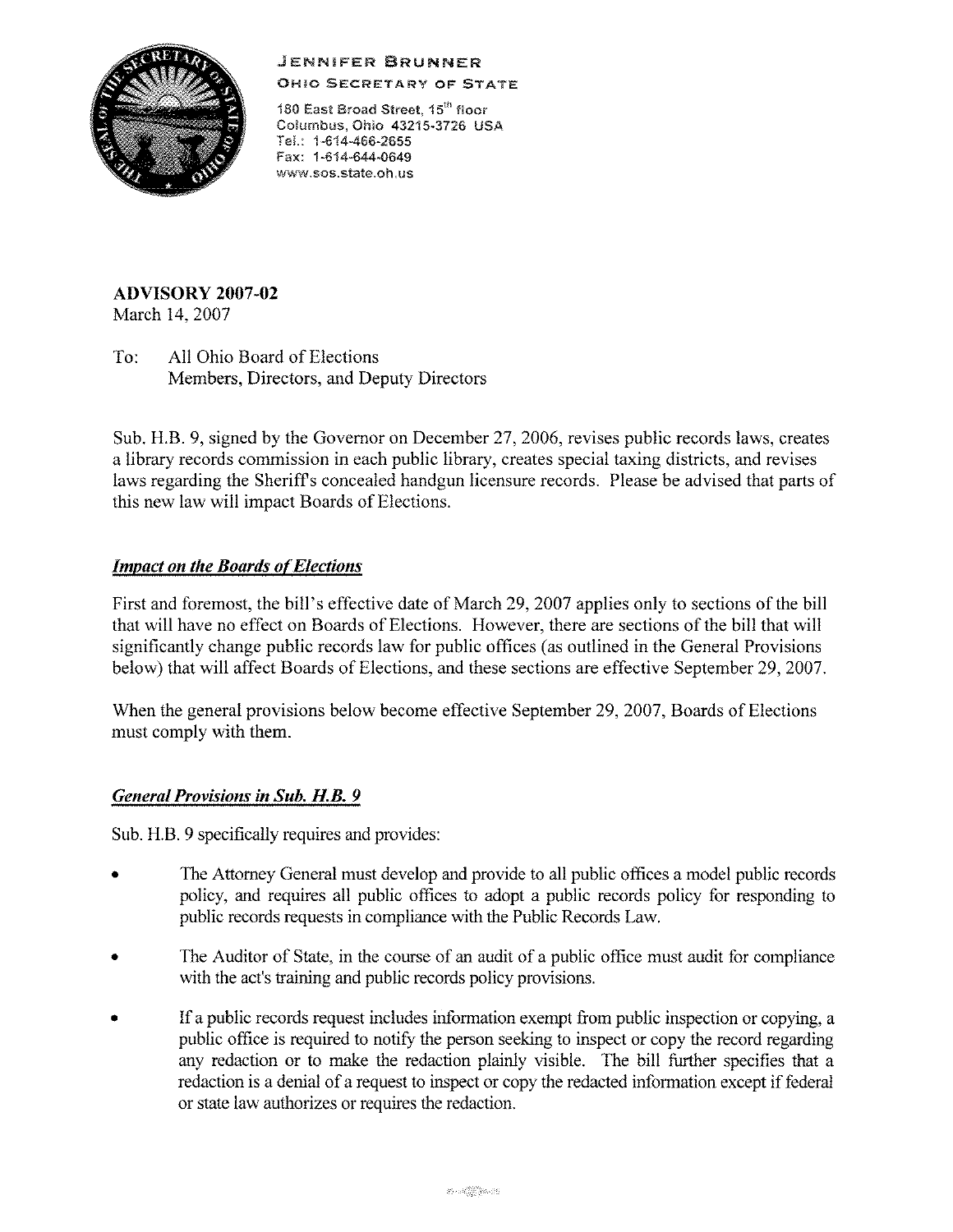- A public office may deny a request for public records when the requesting party makes an ambiguous or overly broad request. A public office may also deny a public records request if it cannot reasonably identify the public records being requested. However, the public office must provide the requester an opportunity to revise the request.
- If a request for public records is ultimately denied, the new law requires a public office to provide the requester an explanation of the reasons for the denial, including legal authority.
- A public office is generally precluded from conditioning the availability of public records upon disclosure of the requesting party's identity or the intended use of the requested record.
- A public office may ask that a public records request be made in writing, ask for the requester's identity, and ask about the intended use of the requested information only if two conditions are met: a) the public office discloses to the requester that compliance is not required and, b) when a written request or disclosure of the identity or intended use would enhance the ability to comply with the request.
- A public office may require advance payment of the cost of providing a copy of the requested public records in accordance with the requesting party's choice of the medium in which the copy is made.
- The transmission of copies of requested public records may be by mail (current law) or by any other means of delivery or transmission.
- An aggrieved person who files a mandamus action against a public office may recover statutory damages and court cost, upon certain findings made by the court for failure to comply with the Public Records Law.

## *Other provisions in Sub. H.B. 9*

Sub. H.B. 9 also addresses library records commissions, special taxing district records commissions, school district records commissions, and journalists' access to Sheriffs' concealed handgun licensure records. Since these provisions do not affect the Secretary of State's office or Boards of Elections, their details have been omitted from this advisory.

## *General Information For Boards of Elections Regarding Sub. H.B. 9*

The Attorney General will furnish the Secretary of State's office with a model public records policy which will be distributed via an explanatory advisory to Boards of Elections. As noted, portions of the bill affecting Boards of Elections take effect September 29, 2007. Closer to the effective date of the bill, our office will provide information to Boards of Elections to assist them in adopting their own policies for responding to public records requests in compliance with the Public Records Law.